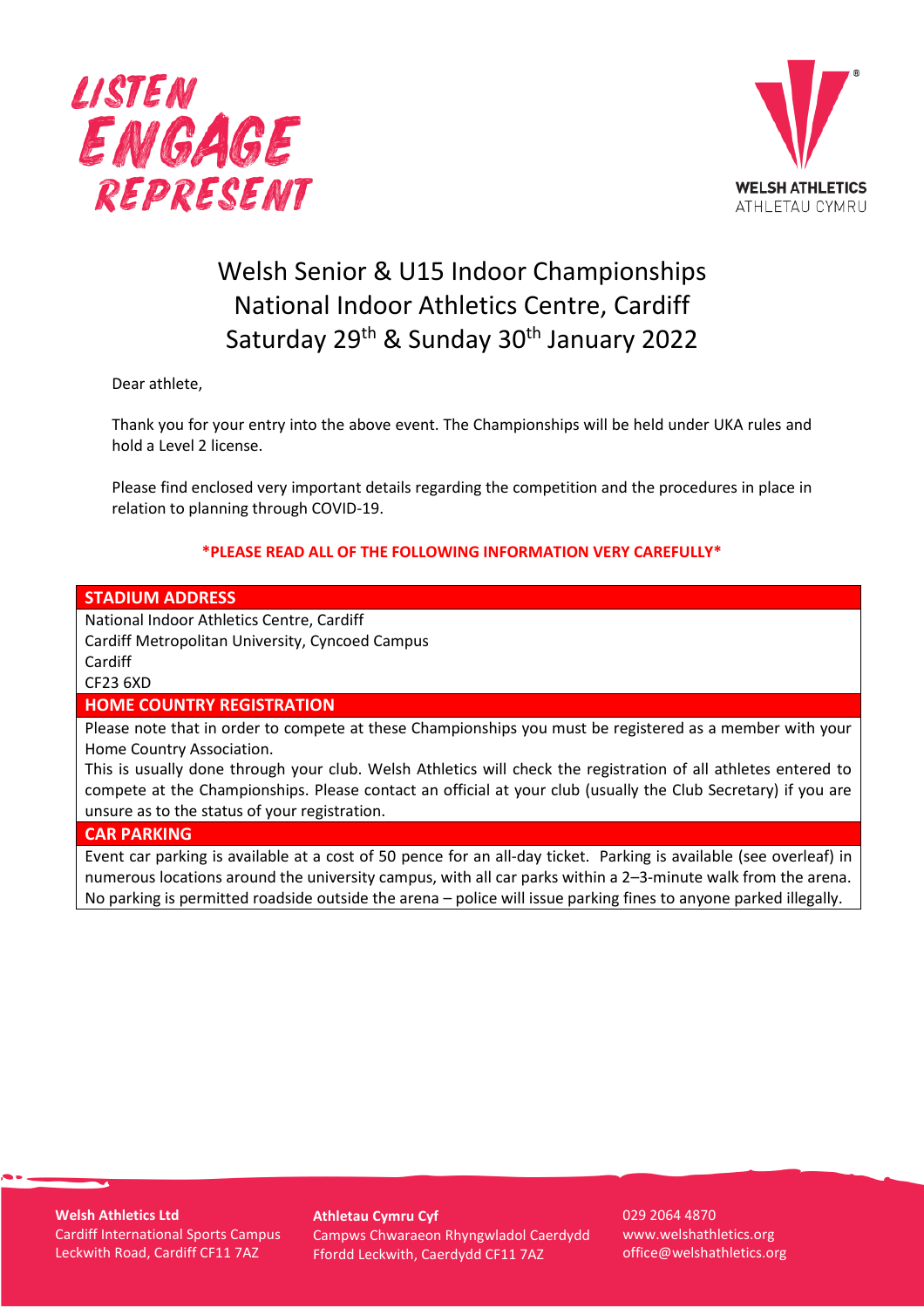



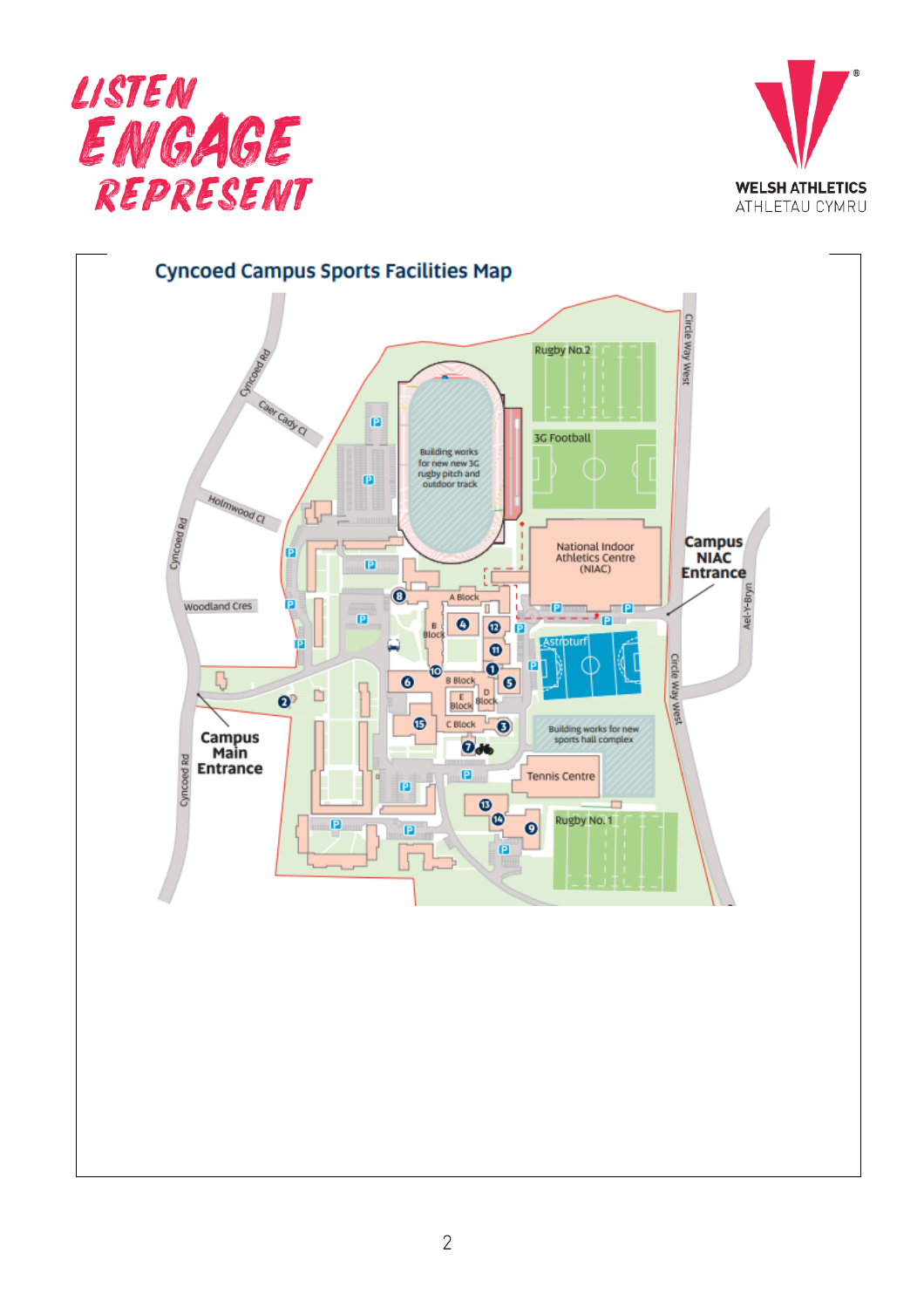



## **SPECTATORS AND COACHES**

Following a Risk Assessment in conjunction with the venue operators, Cardiff Met Sport, we are able to accommodate **one** spectator (over the age of 11) per athlete to the event. Spectator tickets must be purchased in advance using the links below:

Day 1:<https://www.eventbrite.co.uk/e/welsh-indoor-senior-u15-championships-day-1-tickets-249333381857> Day 2:<https://www.eventbrite.co.uk/e/welsh-indoor-senior-u15-championships-day-2-tickets-249342779967> U11's will be admitted free-of-charge and will not need to register prior to attending.

### **Coach Registration**

A number of spaces have been reserved specifically for coaches.

Please note that only one coach per athlete will be permitted due to capacity restrictions at the venue. Coaches MUST pre-register for the days they are attending using the links below.

All coaches wishing to attend the event with their athletes will need to register no later than 5pm on Friday 28<sup>th</sup> January using the following links, and will need to present both their ticket QR code and coaching license on arrival at the venue.

Day 1: [www.eventbrite.co.uk/e/249333381857/?discount=COACH](http://www.eventbrite.co.uk/e/249333381857/?discount=COACH) Day 2: [www.eventbrite.co.uk/e/249342779967/?discount=COACH](http://www.eventbrite.co.uk/e/249342779967/?discount=COACH)

## **ARRIVAL PROCEDURE**

Gates will open at 9:15am on Saturday and 9:45am on Sunday

All athletes, coaches and spectators over the age of 11 will need to provide evidence of a negative Lateral Flow Test via the NHS from within 48 hours of the event. Failure to do this will result in access to the building not being granted.

On entry to the building, spectators and coaches will need to provide electronic proof of their ticket purchase. Athletes should proceed directly to registration on the first floor of the venue (turn right at the top of the stairs).

**REGISTRATION/REPORTING**

Registration will open at 9:15 on Saturday and 9:45 on Sunday – **athletes should report no later than 90 mins before the timetabled event start time**. It is the individual responsibility of athletes to report and collect their numbers.

We ask that parents avoid queuing for registration with their athletes to reduce the number of individuals in this area at any one time.

Bibs must be worn on the front and back for all events (apart from the jumping events, where only one needs to be worn).

Bibs must be worn as issued and must not be tampered with in any way.

#### **WITHDRAWAL FROM EVENTS**

The following rule (UKA Rule T4) will apply for the duration of the competition:

*"An athlete shall be excluded from participation in all further events (including other events in which they are simultaneously participating) in the competition, in cases where:*

*1. Final confirmation was given that the athlete would start in an event but failed to participate;*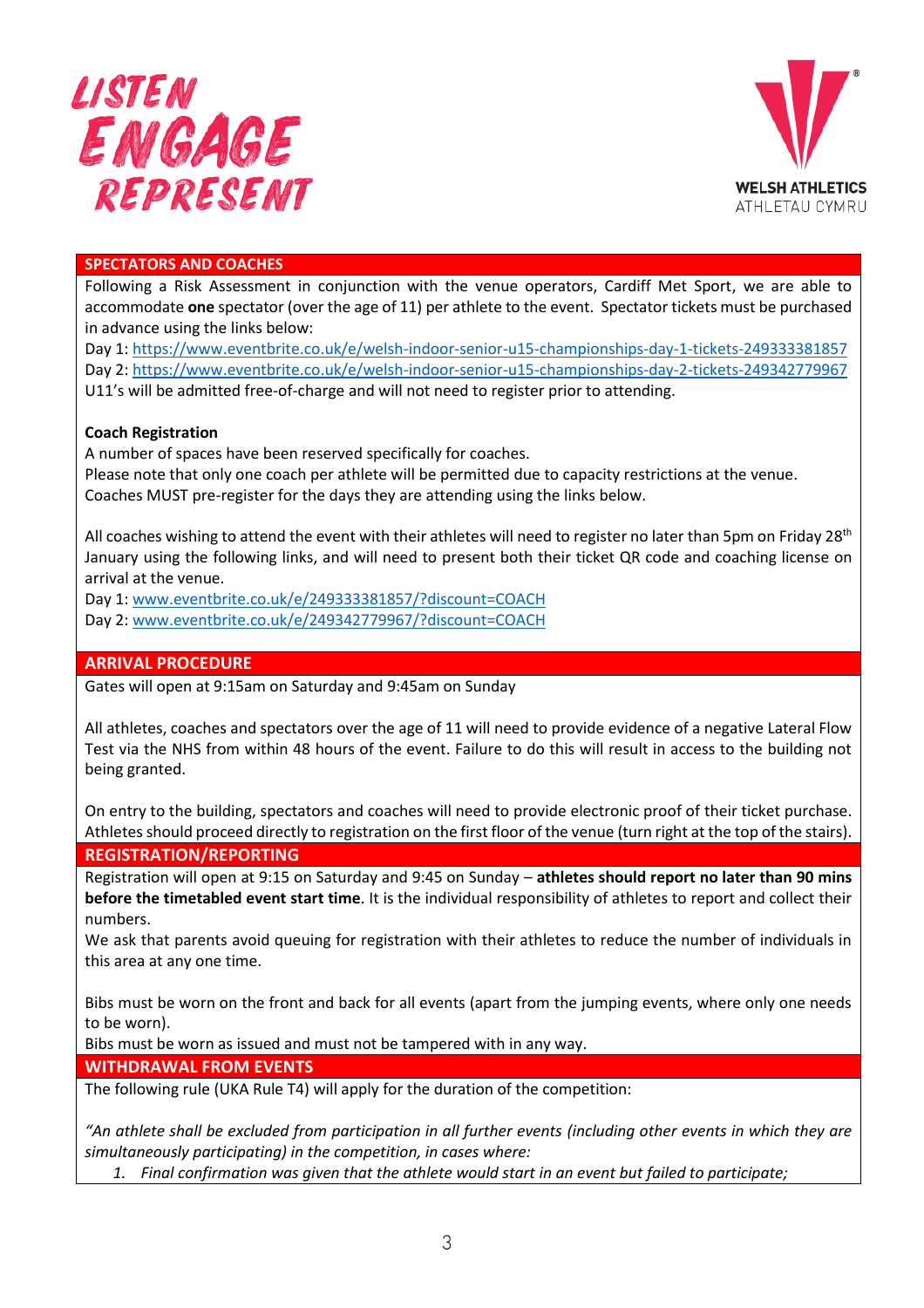



- *2. An athlete qualified in any Qualification Round of an event for further participation in that event but then failed to participate further;*
- 3. *An athlete failed to compete honestly with bona fide effort."*

# **WARMING UP**

Warming up must take place on the 120m straight in the designated area, and following the one-way system. Athletes will have sufficient warm-up attempts on-site for field events.

# **CALL ROOM AND START LISTS**

A call room will be in operation for ALL events over the weekend. Call room will be located at the top of the 120m straight

It is the responsibility of the athlete to ensure they report to Call Room at the correct time.

## **Face coverings are mandatory for athletes whilst in Call Room.**

Seeding will take place once all athletes have reported to Call Room. Start lists will be viewable online here:<https://data.opentrack.run/en-gb/x/2022/GBR/wasidsj22/>

# **CLOTHING AND BELONGINGS**

Competition clothing will be checked for conformity to UKA competition rules (see below). As this event a Regional Championship, athletes MUST wear the vest as per rule T5 S1:

*"In individual English County, English Area, Scottish District, Welsh Regional and National Championships (but excluding Road Running), athletes must wear the vest of their first-claim affiliated Club, their County Area, District, Regional or National vest, or any other Representative vest approved by UKA"*

# **EQUIPMENT**

Shoes

Athlete should study the latest regulations regarding shoes and ensure that their footwear complies. Competition shoes must confirm to World Athletics Rule 5 C2.1. You can find the World Athletics rules [here.](https://www.worldathletics.org/about-iaaf/documents/book-of-rules) A paper containing instructions on the critical measurement points for shoes is available [here.](https://www.uka.org.uk/wp-content/uploads/2020/10/World-Athletics-Shoes-Rule-T5-formerly-143.pdf)

The referees reserve the right to, and it is a condition of participation that competitors agree that they may take possession of any shoes considered not to conform to this new rule for checking. Athletes found to have work shoes that infringe this rule will be disqualified. A list of World Athletics approved shoes can be viewed [here.](https://www.worldathletics.org/news/press-releases/list-of-approved-competition-shoes-published) The absence of shoes from this list does not necessarily mean they are non-compliant.

## Spike Length

6mm across both track and field events, with the exception of High Jump where 9mm are used.

## Personal Implements

These must be submitted to the Technical Manager at least 60 minutes before the start of competition. **Only indoor shots are permitted.**

Equipment weigh-in will be located inside the stadium next to the Shot Put area.

Materials will be provided to clean implements when they are handed in. They may be collected from the event site on the conclusion of the event, or when athletes are eliminated. As an additional COVID safety measure, UKA Rule 32 S1 which states that an athlete's personal implements may be used by other competitors will be waived for this event.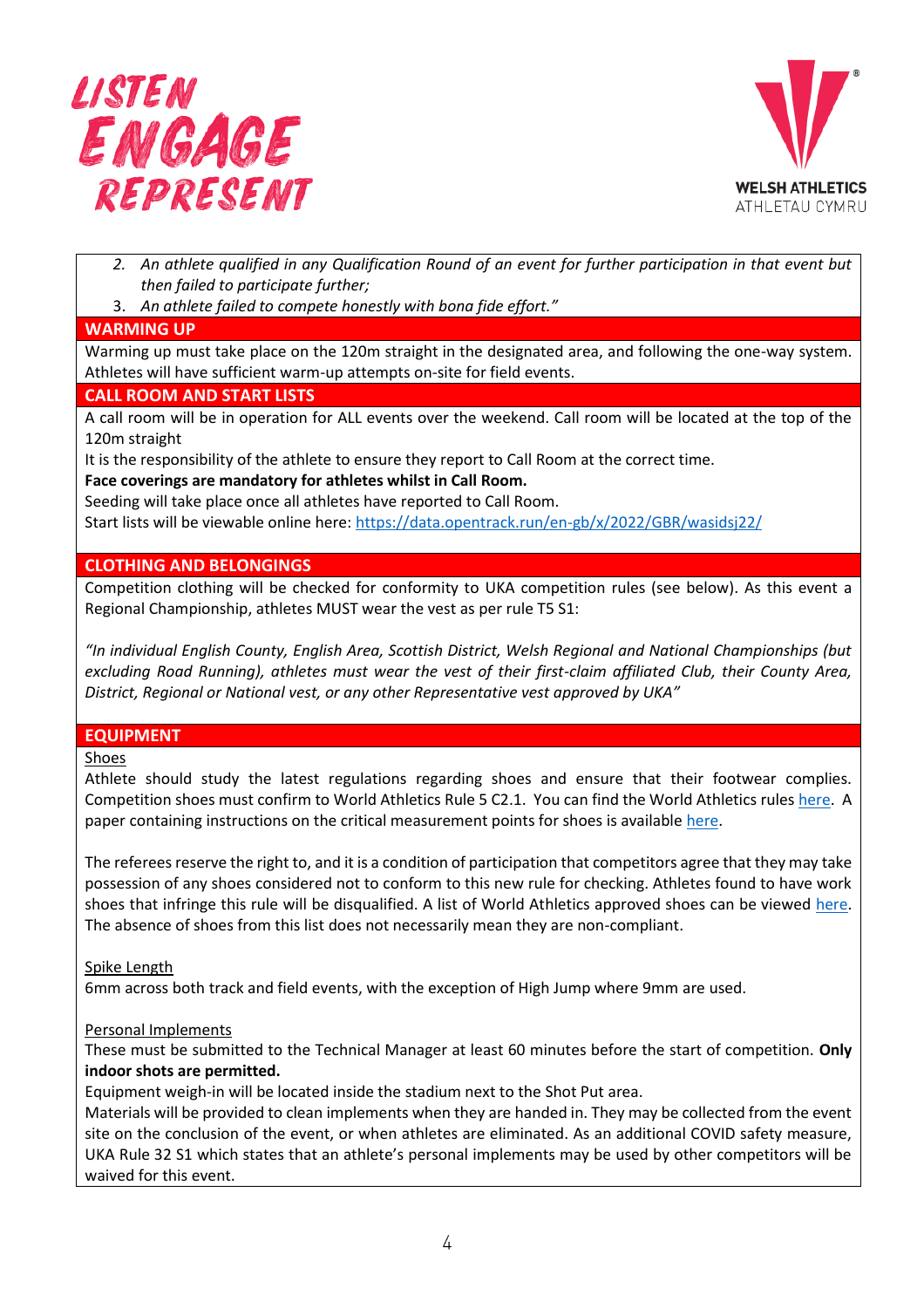



Starting Blocks

Personal starting blocks are **NOT PERMITTED**. A number of stadium blocks will be available for warmups.

False Start Equipment (FSE)

FSE will be in use for all senior sprint races. U15's will not use FSE.

### **SEEDING, LANE DRAWS AND TRIALS**

Seeding and lane draws will be conducted according to the principled laid down in UKA Technical Rule 20 and will be based on Personal Bests declared online at the time of entering. Lane draws will take place once athletes have reported to Call Room.

All athletes will have 3+3 trials in all field events, except for High Jump & Pole Vault. Where in senior field events only except for High Jump & Pole Vault there are only 8 athletes or less, athletes must achieve a valid throw or jump in the first 3 trials to have 3 further trials

**LEAVING THE COMPETITION AREA**

All athletes must leave the competition area as directed by Stewards and Officials as quickly as possible after their event and return to the seating area, taking all of their belongings with them. This includes after the conclusion of a height in vertical jumps.

After elimination in field events, athletes are requested to depart the competition area to reduce the number of people gathering at event sites.

## **PRESENTATIONS**

Presentations will take place as soon as possible after the event. Please note, **spectators will not be permitted access to the ground floor of the arena during presentation ceremonies** and should remain in the stand at all times.

Presentations will be made to the top three athletes in the Welsh Championships. In the Senior competition, in the event of a non-Welsh athlete winning the overall event, an additional gold medal will be awarded. No other non-Welsh athletes are eligible for medal presentations.

**Athletes must wear face coverings whilst in the presentation area.** 

## **TRIALS AND HEIGHT PROGRESSIONS**

Starting heights and progressions will be determined by officials at the event sites.

### **CLEAN ATHLETICS**

For all athletes (and parents/guardians where the athlete is a minor), by entering these Championships, you are agreeing to abide by the following rule/statement:

*"I hereby (i) acknowledge that I am bound by UKA's Anti-Doping rues, (ii) agree to provide a urine sample and/or blood sample on request in connection with this event and in accordance with UKA's Anti-Doping rules; and (iii) confirm that I am aged either 18 years or older or have fully completed and returned the U18 Doping Control consent form."*

To check the status of registered medicines, please visit [www.globaldro.com.](http://www.globaldro.com/) For information on the Clean Athletics programme, testing procedures and for a copy of the full UKA Anti-Doping rules, please visit [www.uka.org.uk/cleanathletics.](http://www.uka.org.uk/cleanathletics) For general Clean Athletics queries, please contact [enquiries@cleanathletics.org.](mailto:enquiries@cleanathletics.org)